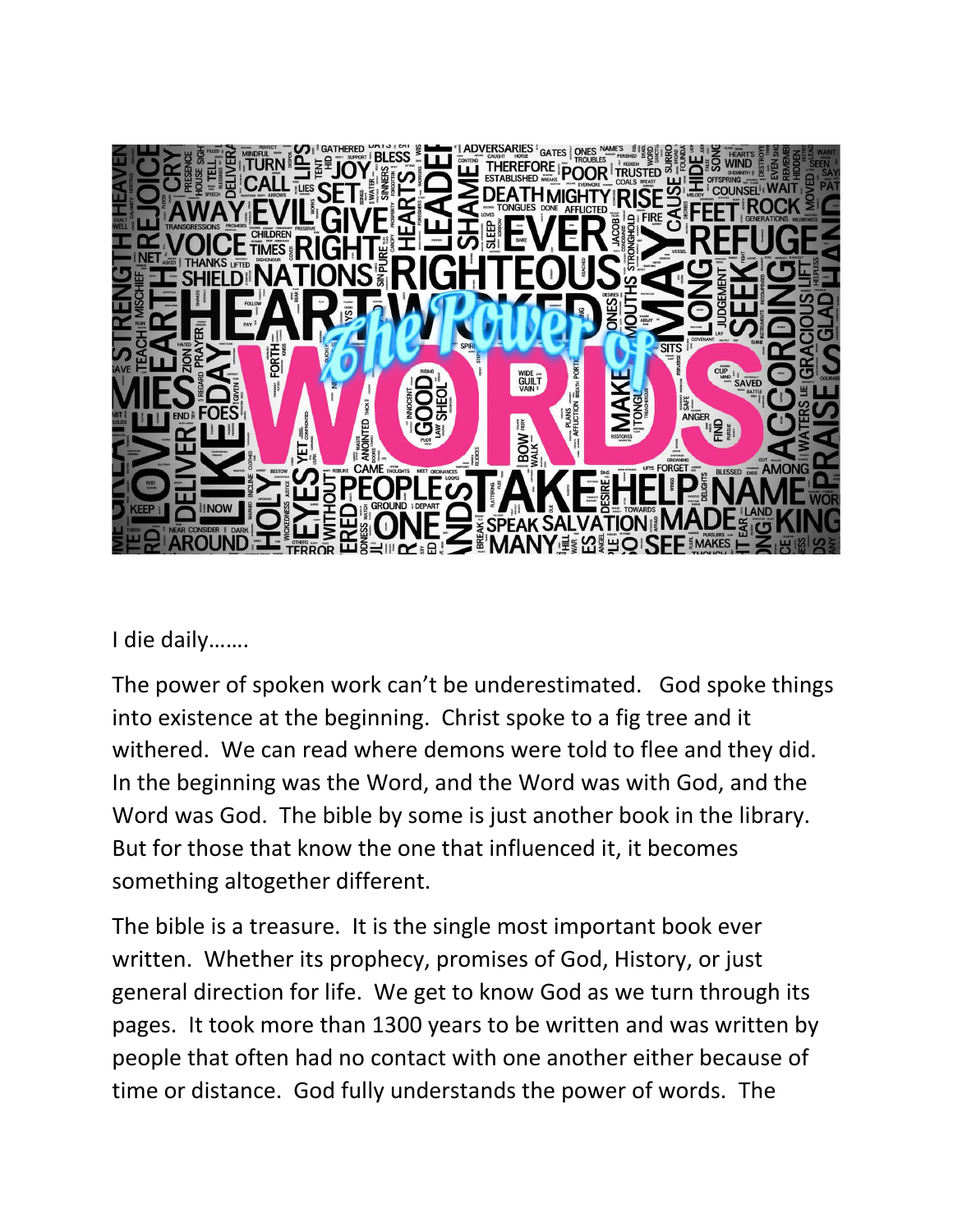words of the bible have impacted our world, and I can testify of the impact it has had on my life.

It's important to think about the value that God has put on the word. And then to go further into how important it is that we "let our speech be always with grace". Social media has really changed communication in a lot of ways. I sincerely wished people would take more time to think about the significance of what they say. What if people chose their words more wisely? What if we all let "no corrupt communication" leave our lips? The bible says plainly that "the tongue of the wise is health". Think about that. We can speak life! We can speak encouragement! We can speak revelation…….we can reveal the truth of God's word. We can use words to help, to promote hope, to share purpose, to witness, and to give guidance. What if? What if we chose to speak in those ways? It's the very thing that God encourages us to do. Christ spoke clearly, and He spoke with a purpose. Shouldn't we who are walking in the wisdom of His words also share in His discretion? Speaking with Grace! The tongue is such a small member, but can speak with such vile that it breaks a heart. But that same member when brought into subjection, can help mend a heart.

What are we doing with our words? Are we promoting the Gospel by what we are saying and how we are saying it?

God help us today be mindful of what we say, how we say it, and with what purpose we are saying it. Thank you for the words you have shared with us, help us to value those words, and to promote them through the lives we live, and yes Father, in the words we speak. In the name of your precious son Jesus Christ – AMEN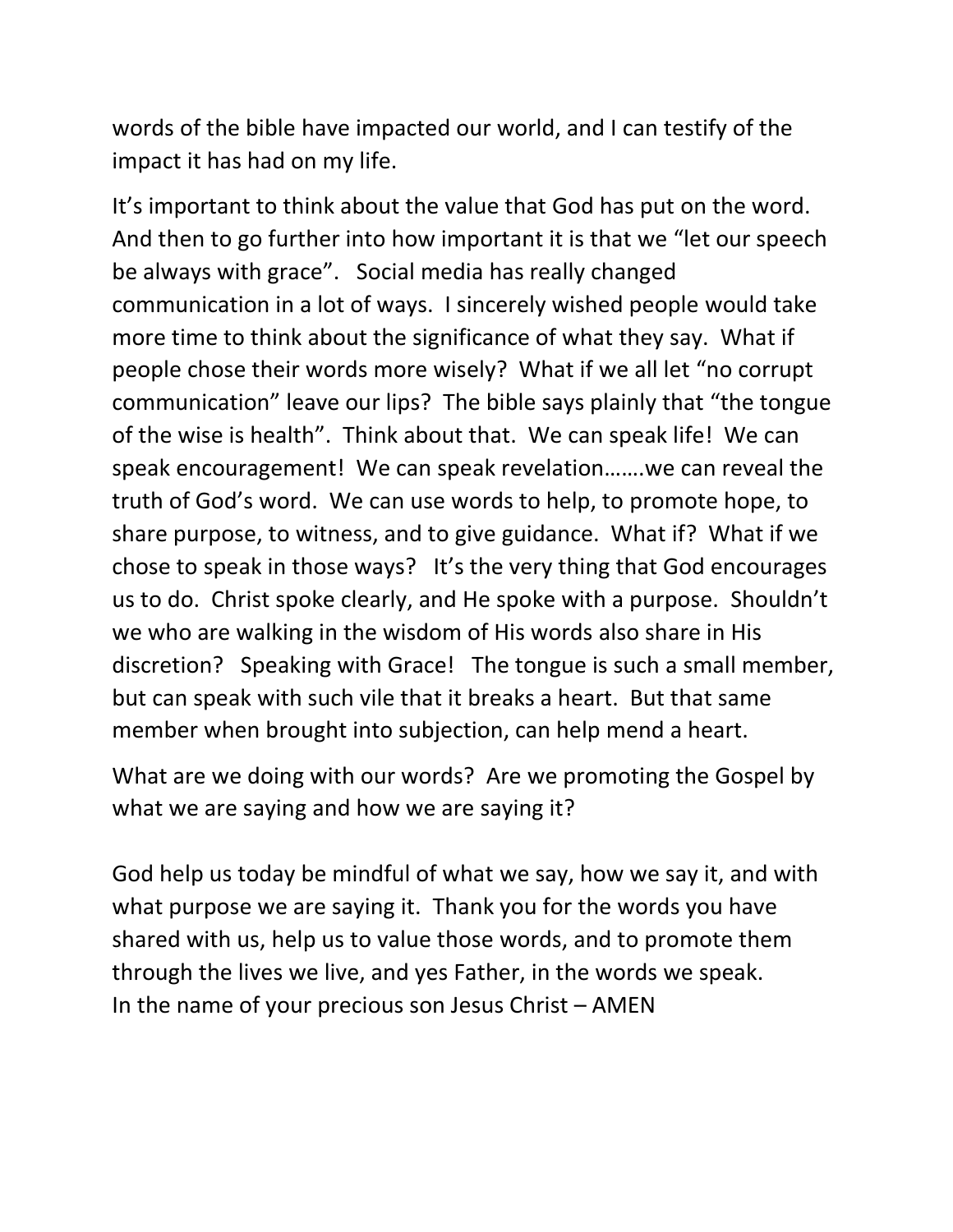God bless – Pastor Paul

July 6

Let your speech be alway with grace. [Col. 4:6](https://biblia.com/bible/nkjv/Col.%204.6)

A word fitly spoken is like apples of gold in pictures of silver. As an earring of gold, and an ornament of fine gold, so is a wise reprover upon an obedient ear. [Prov. 25:11,](https://biblia.com/bible/nkjv/Prov.%2025.11) [12](https://biblia.com/bible/nkjv/Prov%2025.12)

Let no corrupt communication proceed out of your mouth, but that which is good to the use of edifying, that it may minister grace unto the hearers. [Eph. 4:29](https://biblia.com/bible/nkjv/Eph.%204.29)

A good man out of the good treasure of the heart bringeth forth good things: and an evil man out of the evil treasure bringeth forth evil things. By thy words thou shalt be justified. [Matt. 12:35,](https://biblia.com/bible/nkjv/Matt.%2012.35) [37](https://biblia.com/bible/nkjv/Matt%2012.37)

The tongue of the wise is health. [Prov. 12:18](https://biblia.com/bible/nkjv/Prov.%2012.18)

They that feared the LORD spake often one to another: and the LORD hearkened, and heard it, and a book of remembrance was written before him for them that feared the LORD, and that thought upon his name. [Mal. 3:16](https://biblia.com/bible/nkjv/Mal.%203.16)

If thou take forth the precious from the vile, thou shalt be as my mouth. [Jer. 15:19](https://biblia.com/bible/nkjv/Jer.%2015.19)

Therefore, as ye abound in every thing, in faith, and utterance, and